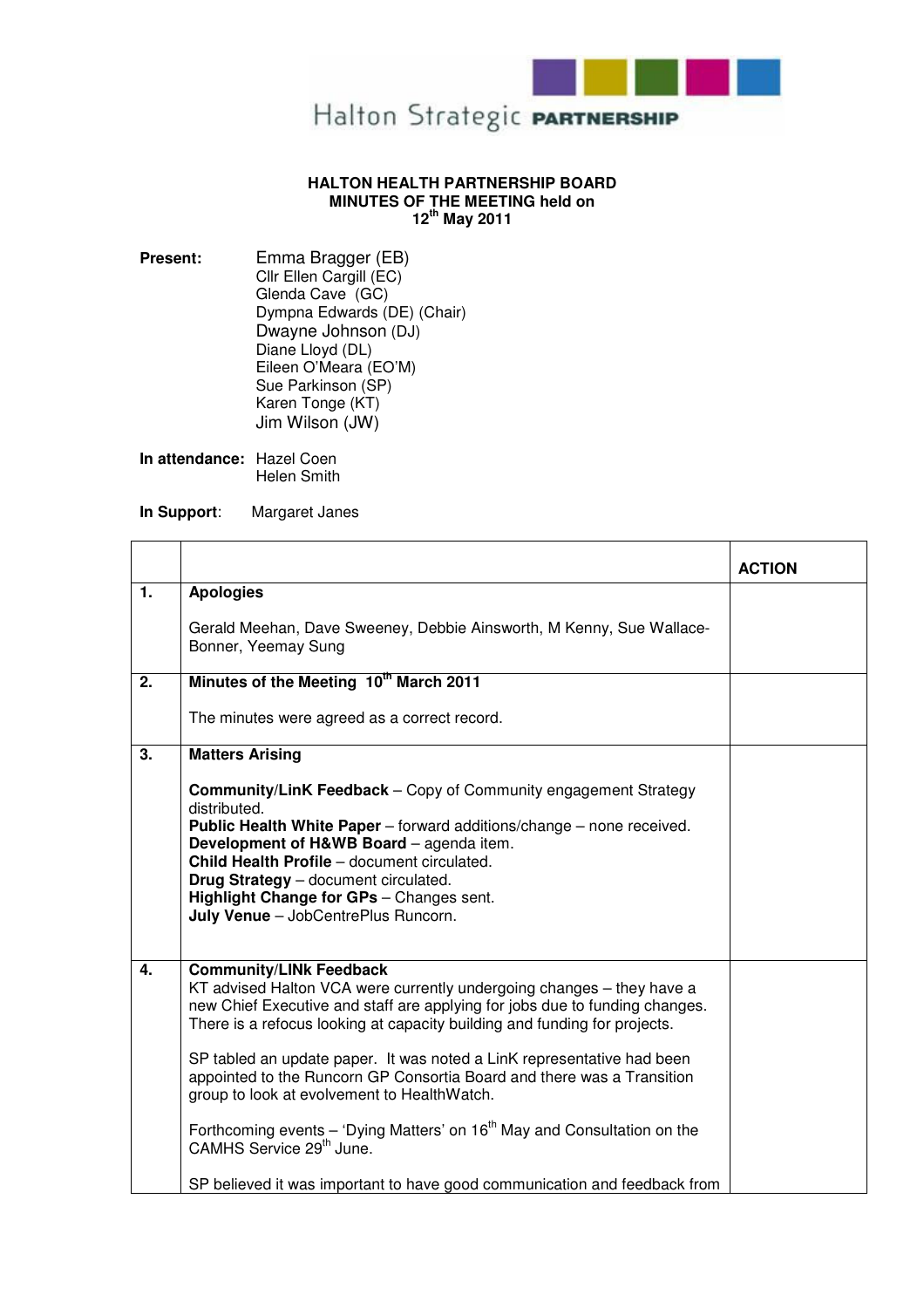

## Halton Strategic PARTNERSHIP

|    | this forum to ensure that members of the voluntary sector are represented.<br>DE to attend future board meeting.                                                                                                                                                                                                                                                                                                                                                                                                                                                                                                                                                                                                                                                                                                                                                                                                                                                                                                                               |               |
|----|------------------------------------------------------------------------------------------------------------------------------------------------------------------------------------------------------------------------------------------------------------------------------------------------------------------------------------------------------------------------------------------------------------------------------------------------------------------------------------------------------------------------------------------------------------------------------------------------------------------------------------------------------------------------------------------------------------------------------------------------------------------------------------------------------------------------------------------------------------------------------------------------------------------------------------------------------------------------------------------------------------------------------------------------|---------------|
| 5. | <b>NHS Transition Update</b><br>Healthwatch - EB tabled paper, the following points were highlighted:<br>- Local HealthWatch will replace LINks.<br>- HealthWatch will have seat on the Halton Health and Wellbeing Board.<br>- National voice through HealthWatch England.<br>- HBC extended current LINk arrangement until September 2011; subject to<br>Executive Board Sub Group approval of an additional 6 months until<br>HBC.<br>March 2012.<br>EB advised LINk undertake a critical self assessment to identify areas of<br>strength and areas for development, a transitional plan will then be<br>developed. Halton LINk will not submit an application to become a<br>Pathfinder.<br>Following discussion SP advised the assessment tool was not applicable to<br>some of the work LINk does. EB confirmed this had been taken from the DH<br>site related LINks documents. It was agreed that this may flag up areas that<br>require development.<br>It was noted there were concerns over scrutiny as there may be a conflict of |               |
|    | interest with the H&WB Board. DE reported that there is an opportunity to<br>feed into the NHS Listening Pause through the Future Forum.                                                                                                                                                                                                                                                                                                                                                                                                                                                                                                                                                                                                                                                                                                                                                                                                                                                                                                       |               |
|    | EO'M to forward H&WB presentation by Wigan to EB.                                                                                                                                                                                                                                                                                                                                                                                                                                                                                                                                                                                                                                                                                                                                                                                                                                                                                                                                                                                              | EO'M          |
|    | <b>Health and Wellbeing Boards</b><br>DJ referred to the H&WB Board proposal paper which highlighted the main<br>aims and objectives.                                                                                                                                                                                                                                                                                                                                                                                                                                                                                                                                                                                                                                                                                                                                                                                                                                                                                                          |               |
|    | Halton were taking a different approach to other Local Authorities, are<br>building relationships with GPs, and are consulting on proposals. A report<br>will be taken to the Executive Board in July or September dependent on the<br>Pause. JW advised the PCT was now part of the North Mersey Cluster and<br>that non Non Executive Directors, could be involved with the shadow Health<br>and Wellbeing board. DJ/JW to discuss further.                                                                                                                                                                                                                                                                                                                                                                                                                                                                                                                                                                                                  | DJ/JW         |
|    | The group approved the establishment of a shadow HWB but indicated that<br>further work needed to be done to define relationships with existing groups.                                                                                                                                                                                                                                                                                                                                                                                                                                                                                                                                                                                                                                                                                                                                                                                                                                                                                        |               |
|    | Following discussion regarding the Children's Trust it was noted this worked<br>effectively in Halton and it could be a sub group of the H&WB Board. It was<br>also noted that mapping and changing of some commissioning arrangements<br>was needed.                                                                                                                                                                                                                                                                                                                                                                                                                                                                                                                                                                                                                                                                                                                                                                                          |               |
|    | <b>Public Health</b><br>DE gave an update:<br>- The Directors of Public Health are looking at areas for collaborative working<br>across the North Mersey Cluster where this would bring efficiencies.<br>- Response from PH White paper still awaited.<br>- De suggested a rapid impact assessment be undertaken on the impact of<br>the financial downturn and public sector funding changes on local<br>communities, as some groups may have had more than one hit. The LSP<br>have looked at financial changes and the impact on services but there was a<br>need to understand the potential impact on health. EO'M to forward<br>information on interventions to DL.                                                                                                                                                                                                                                                                                                                                                                      | <b>DL/EOM</b> |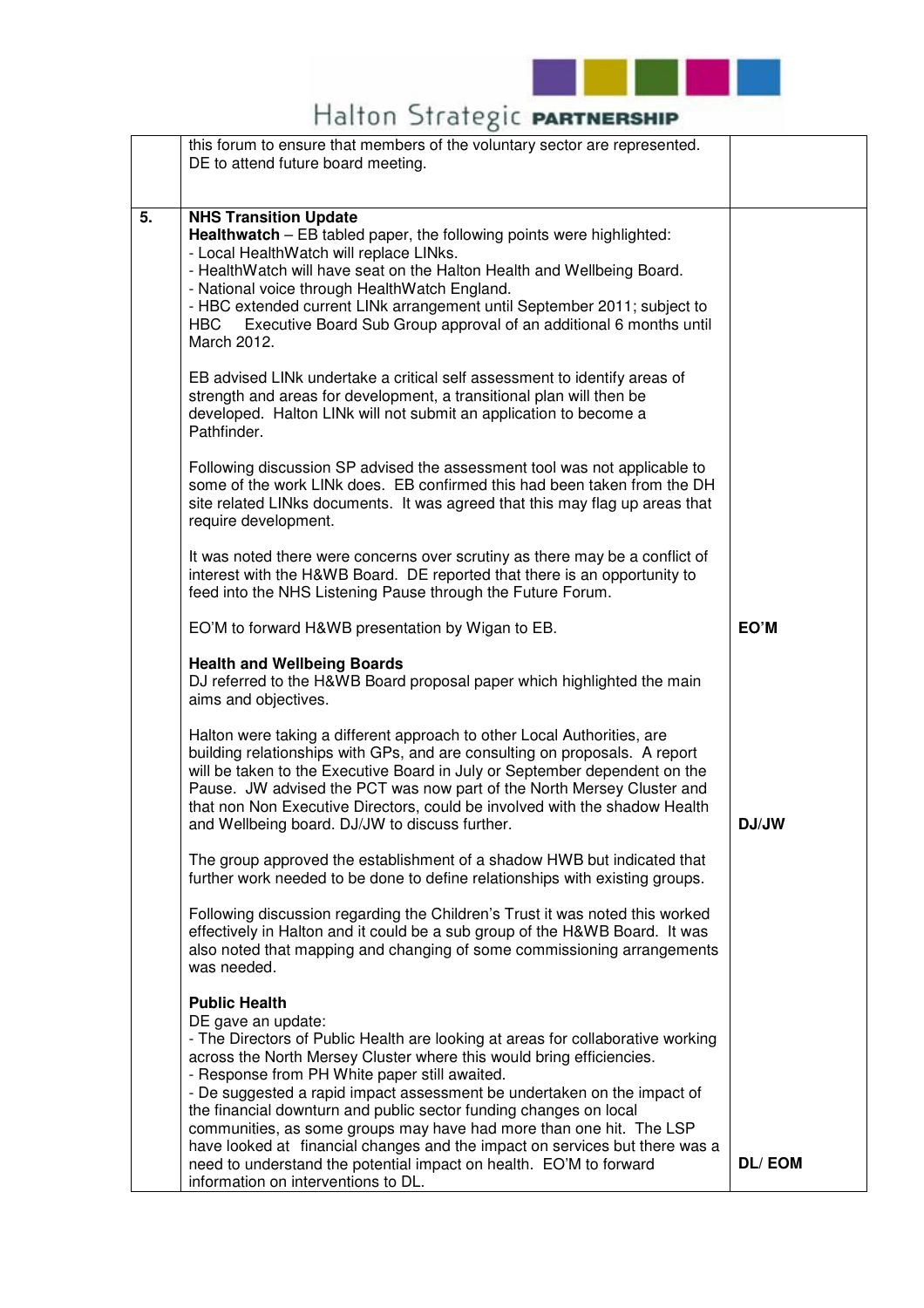

## Halton Strategic PARTNERSHIP

|    | The Council is intending to hold a Health event in June to look at public<br>health. DL/EB to organise invitation to Chair of Health SSP.                                                                                                                                                                                                                                                                                                                                                                                                                                                                                                                                                                                                                                                                                                                                                                                                                                                                                                                                                                        | EO'M                                      |
|----|------------------------------------------------------------------------------------------------------------------------------------------------------------------------------------------------------------------------------------------------------------------------------------------------------------------------------------------------------------------------------------------------------------------------------------------------------------------------------------------------------------------------------------------------------------------------------------------------------------------------------------------------------------------------------------------------------------------------------------------------------------------------------------------------------------------------------------------------------------------------------------------------------------------------------------------------------------------------------------------------------------------------------------------------------------------------------------------------------------------|-------------------------------------------|
|    | JW advised the PCT will remain a legal entity and at the PCT Board meeting<br>on 17 <sup>th</sup> May the PCT will delegate responsibilities to the Cluster Board. The<br>Halton and St Helens board will remain but meet less frequently. It is<br>important we continue to work with partners as information needs to be fed<br>into the Cluster Board from a local level.                                                                                                                                                                                                                                                                                                                                                                                                                                                                                                                                                                                                                                                                                                                                     | DE/JW                                     |
| 6. | Index of Multiple Deprivation 2010 - Health Domain<br>EO'M tabled documents.<br>- 21 wards in the Halton area, progress is being made, but overall there is<br>little change.<br>- There were reductions in the number of people dying early. Men living 2.3<br>longer and women 2.2 years longer this was a significant<br>years<br>improvement for women.<br>- One reason for high mortality rate was due to smoking, although quitting<br>rates were high.<br>- Weight management – childhood obesity was not at NW average and not<br>significantly above national average.<br>- Child Health Profile - it was noted that the figures quoted in the latest<br>performance report were inaccurate. The latest figure is 21.6% (2009).<br>- Alcohol was showing an improvement on Quarter 1 results.<br>- Teenage Pregnancy - this was a problem area, the latest report showed<br>conception had dropped dramatically in the final quarter of 2009.<br>- Breastfeeding had improved but remained was challenging.<br>The main areas of concern were Teenage Pregnancy, Breastfeeding, Alcohol<br>and Tobacco. |                                           |
| 7. | Health Performance Update/Child Health Profile<br>DL advised the performance group had met last week and discussed future<br>performance arrangements. It was agreed that some targets should continue<br>to be monitored. The following would be retained:<br>NI39<br>Alcohol<br><b>NI53</b><br>Breastfeeding<br>NI56<br>Obesity<br>NI112 Teenage Pregnancy<br>NI120 All Age All Cause Mortality<br>NI123<br>Smoking<br>Revised indicators -<br>Mental Health Indicator - Dave Sweeney to suggest<br>Social Care Indicator - Dwayne Johnson to suggest<br>Drugs/Alcohol Indicators - Colette Walsh to suggest<br>Following discussion it was agreed that appropriate indicators be discussed<br>to ensure that important areas of work were not left out.<br>DL advised the Performance Group will continue to monitor targets examine<br>areas of concern and make recommendations to the health partnership.                                                                                                                                                                                                  | <b>DL/Performance</b><br><b>Sub Group</b> |
|    | The Performance Group will also continue to monitor the remaining WNF and<br>LPSA projects.                                                                                                                                                                                                                                                                                                                                                                                                                                                                                                                                                                                                                                                                                                                                                                                                                                                                                                                                                                                                                      |                                           |
|    | HC advised there had been an issue over Halton not receiving data and there<br>was a need to look at how this was fed back to her team. DE suggested she<br>contact Sue Forster who was head of intelligence.                                                                                                                                                                                                                                                                                                                                                                                                                                                                                                                                                                                                                                                                                                                                                                                                                                                                                                    | НC                                        |